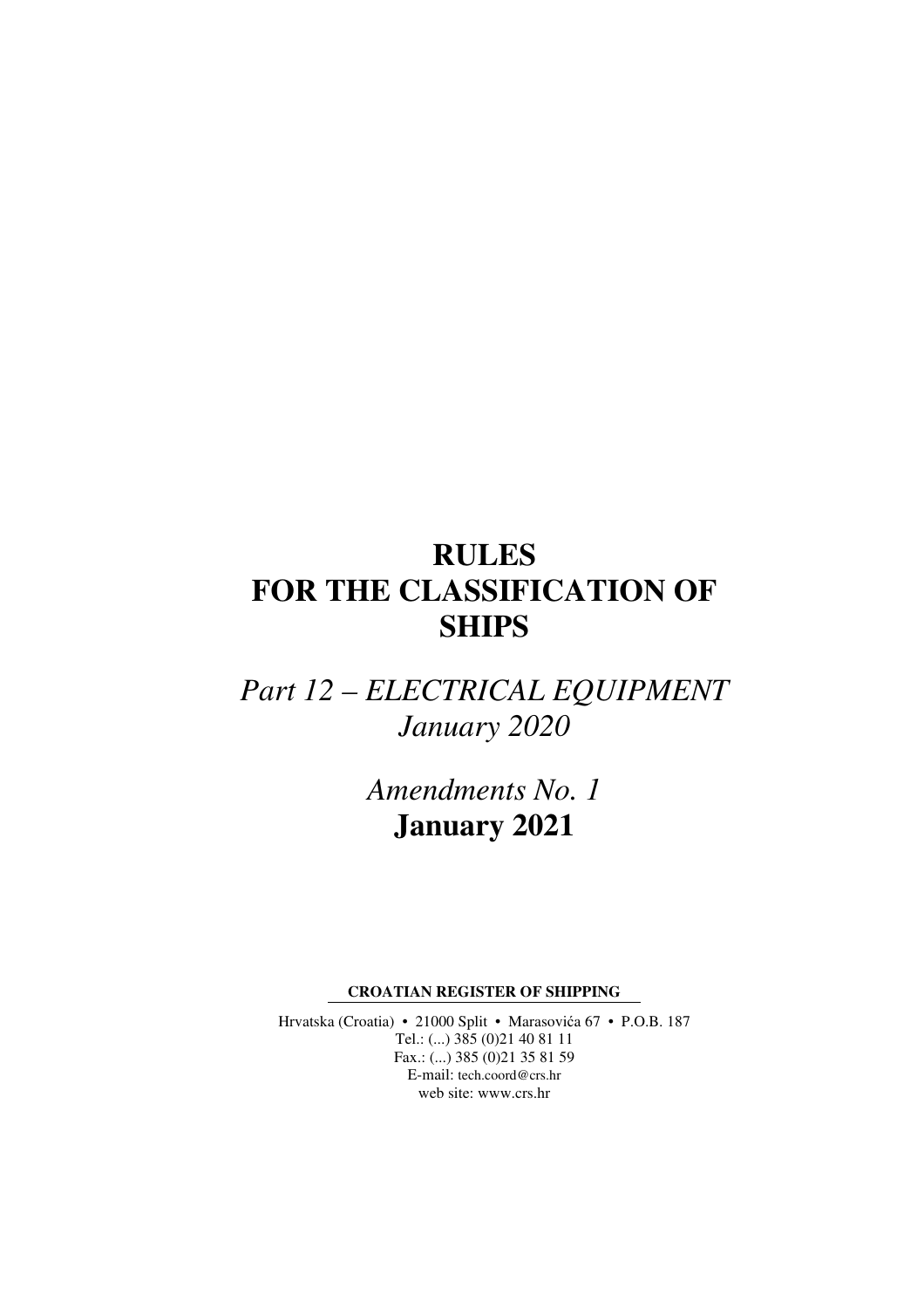By the decision of the General Committee of Croatian Register of Shipping,

### Amendments No. 1 to the **RULES FOR THE CLASSIFICATION OF SHIPS**  Part 12 – ELECTRICAL EQUIPMENT

have been adopted on 22nd December 2020 and shall enter into force on 1st January 2021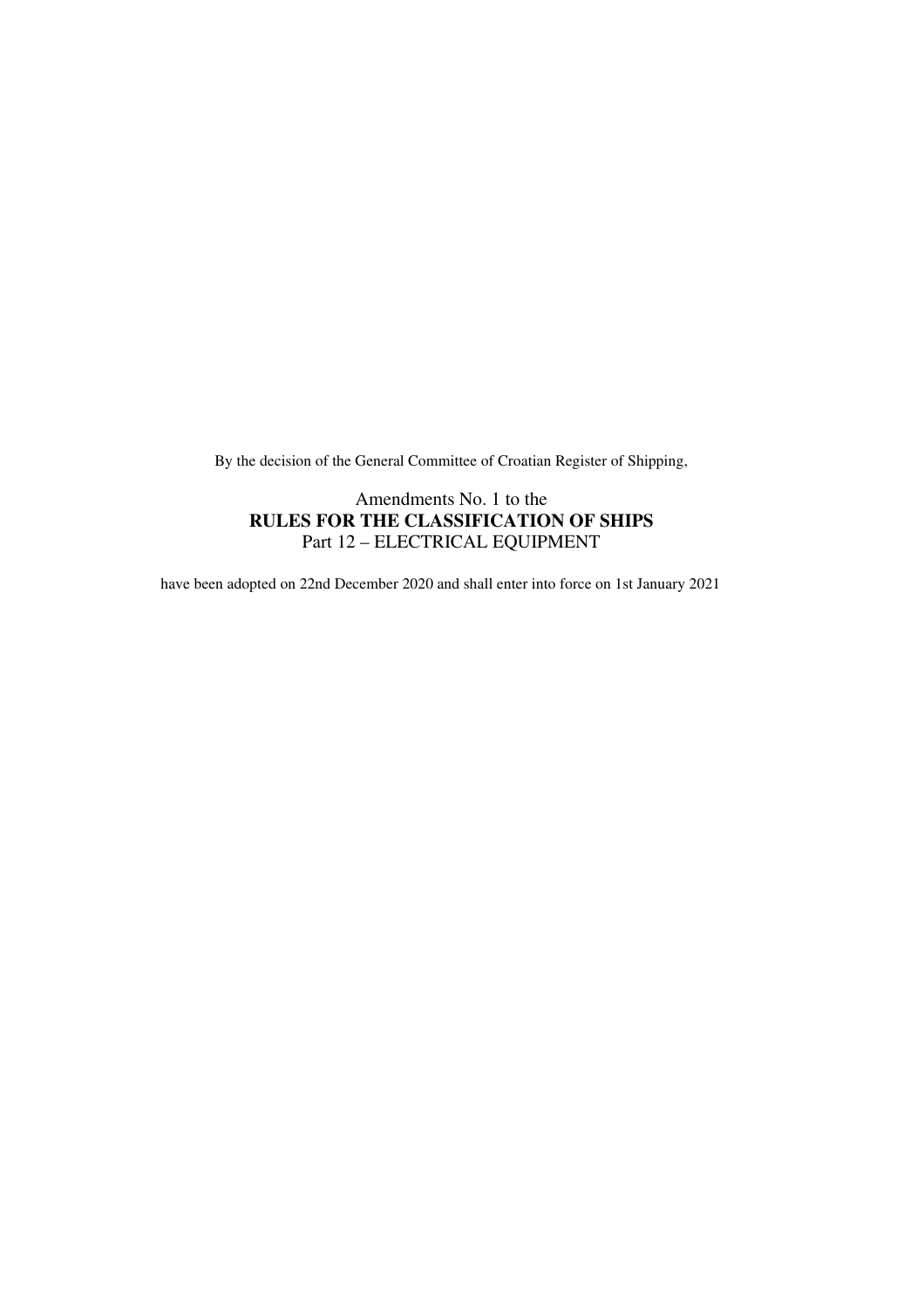## **INTRODUCTORY NOTES**

These amendments shall be read together with the requirements in the Rules for the Classification of Ships, Part 12 – Electrical Equipment, edition January 2020.

Table 1 contains review of amendments, where items changed or added in relating to previous edition are given, with short description of each modification or addition. All major changes throughout the text are shaded.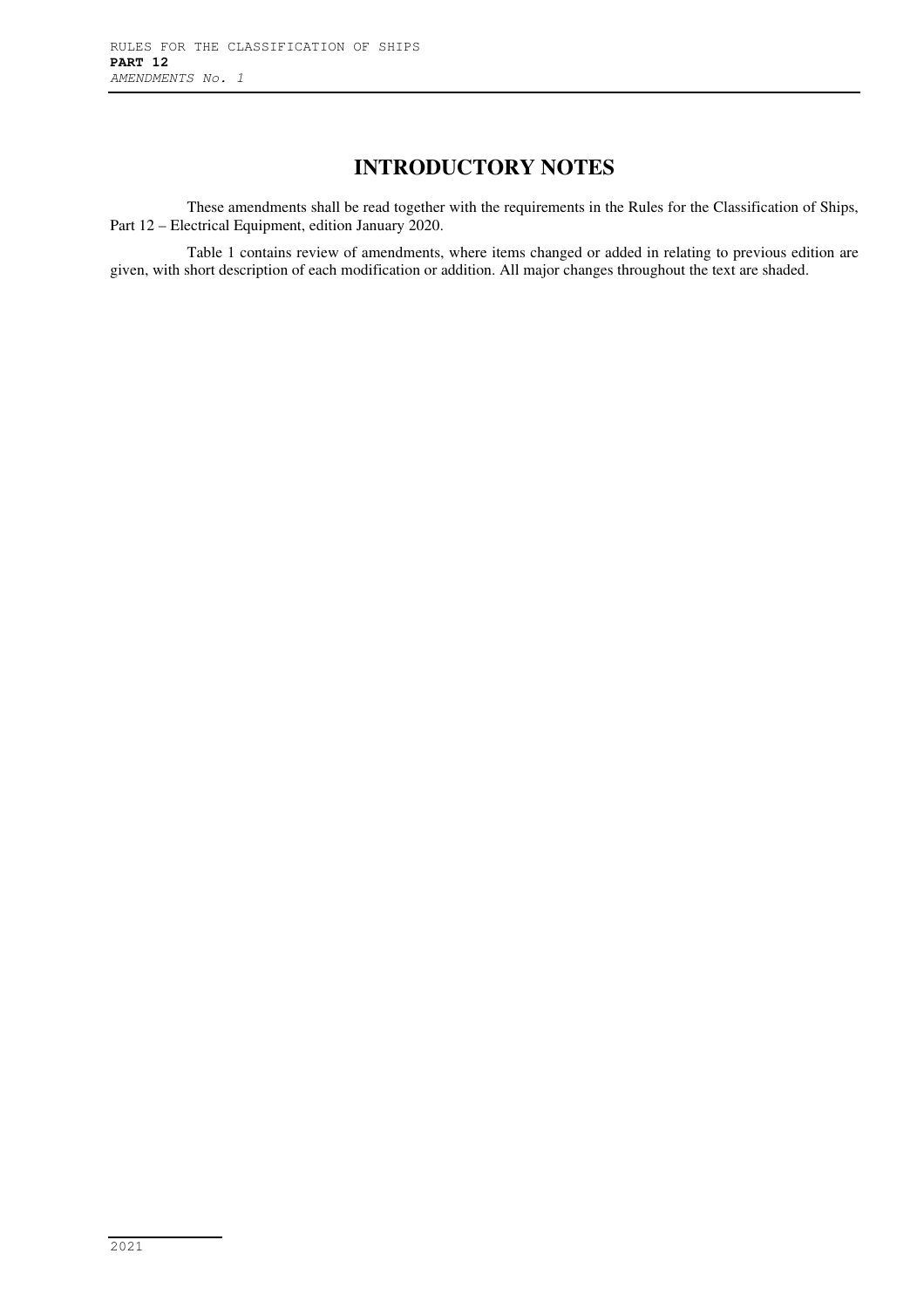This Part of the Rules includes the requirements of the following international Organisations:

#### **International Maritime Organization (IMO)**

**Conventions:** International Convention for the Safety of Life at Sea 1974 (SOLAS 1974) and all subsequent amendments up to and including amendments(MSC.364(92)) adopted by Protocol of 1988 relating to the International Convention for the Safety of Life at Sea 1974, as amended (SOLAS PROT 1988).

**International Association of Classification Societies (IACS)** 

#### **Unified Requirements (UR):**

E5 (Rev.1 2005), E7 (Rev.4 2016), E9 (Rev.1 2012), E10 (Rev.7 2018), E11 (Rev.3 Corr.1 2018), E12 (Rev.1 2001), E13 (Rev.2 Corr.1 2018), E15 (Rev.3 2014), E16 (2002), E17 (2002), E18 (Rev.1 2014), E19 (Rev.1 2005), E20 (Rev.1 2009), E21 (2005), E22 (Rev.2 2010), E24 (Rev.1 2018), E25 (2016), E<sub>25</sub> (Rev. 1 2019). M64 (Rev.1 2004)

#### **Unified Interpretations (UI):**

SC1 (Rev.1 2002), SC3 (Rev.1 1999), SC4 (1985), SC5 (1985), SC6 (Rev.1 2019), SC7 (1985), SC8 (1985), SC9 (1985), SC10 (Rev.2 2001), SC11 (1985), SC12 (1985), SC13 (1985), SC17 (Rev.2 2005), SC70 (Rev.3 2010), SC83 (1993), SC94 (Rev.2 Corr.1 2018), SC95 (1994), SC124 (Rev.1 Corr.1 2007), SC134 (2002), SC136 (Rev.3 2005), SC151 (1999), SC152 (1999), SC157 (Rev.1 2005), SC176 (Rev.1 2004), SC180 (Rev.3 2012), SC184 (Rev.1 2005), SC185 (Rev.1 2005), SC186 (Corr.1 2010); SC187 (2004), SC194 (2005), SC290 (2018)

#### **Recommendations (Rec.):**

Rec. 73 (2002), Rec. 35 (Rev.1 Corr.1 2015), Rec. 120 (2015)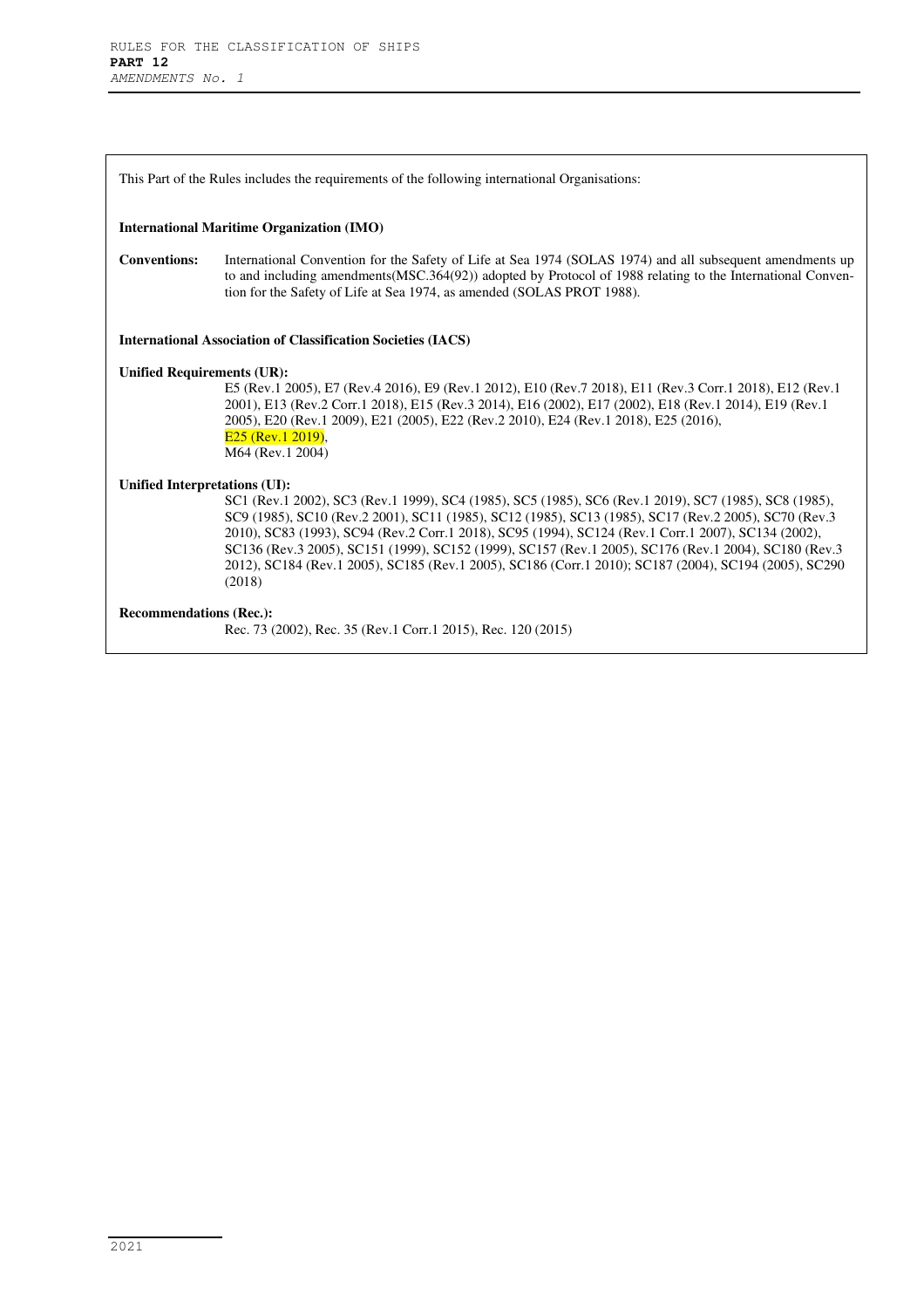## **TABLE 1 – REVIEW OF AMENDMENTS**

This review comprises amendments in relation to the Rules for the Classification of Ships, Part 12 – Electrical Equipment, edition January 2020.

| ITEM                                                            | <b>DESCRIPTION OF THE AMENDMENTS</b>                           |
|-----------------------------------------------------------------|----------------------------------------------------------------|
| SECTION 5 – ELECTRICAL DRIVES FOR SHIP MECHANISMS AND EQUIPMENT |                                                                |
| item $5.5.22.2.2.1$                                             | I Item has been changed due to inclusion of IACS UR E25, rev.1 |